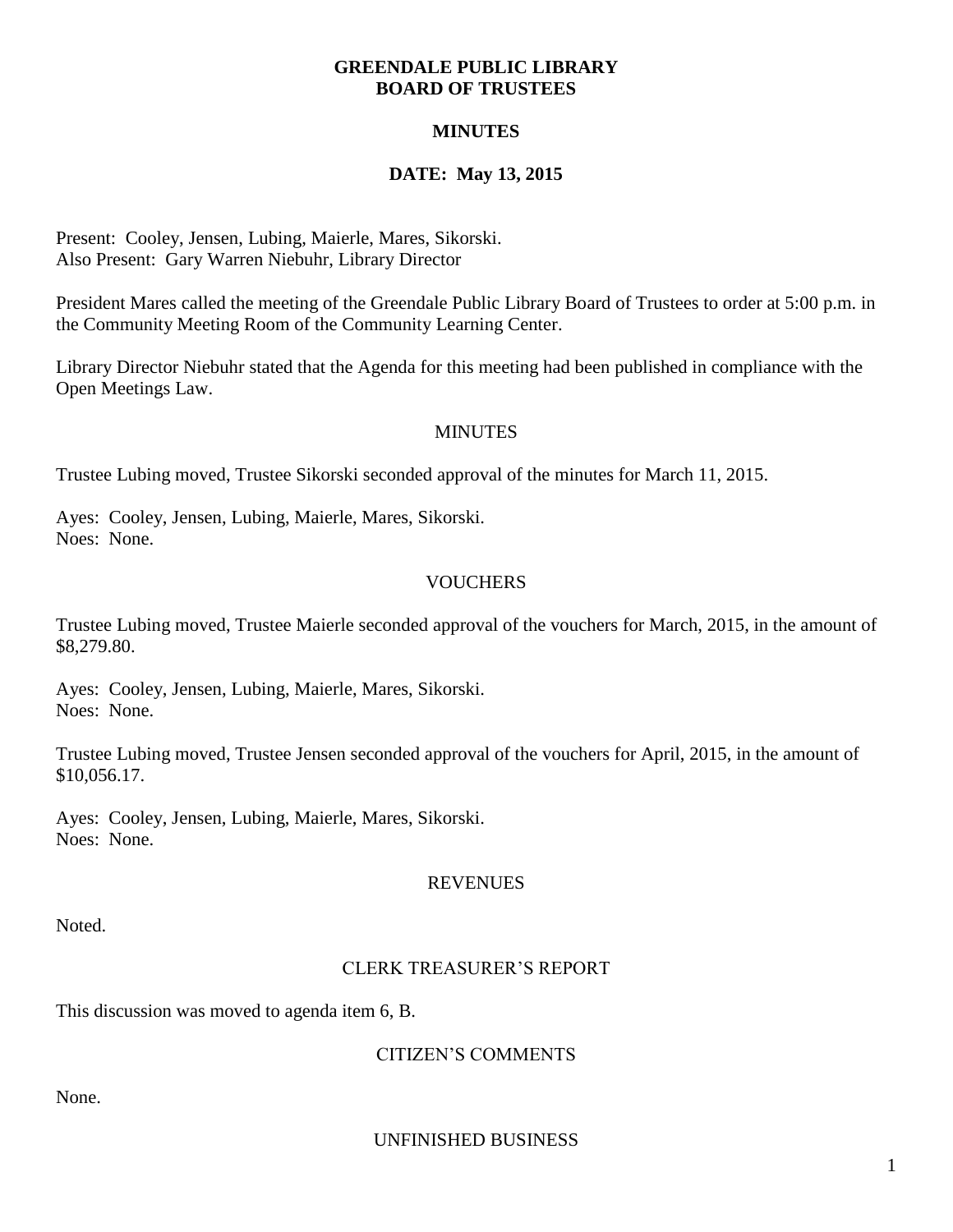The Director reported that he received a Trial Balance sheet for the Library Funds ending 12/31/14. The next step will be to receive a spreadsheet showing budget total, current monthly expenditure, year-to-date expenditure and budget balance remaining for all accounts in the 07 category.

The Clerk Treasurer reported a Cash Deposit balance amount of \$133,289.63 and an Advance from General Fund amount for RFID of \$77,142.86.

Trustee Cooley moved, Trustee Jensen seconded a motion to retire the Advance from General Fund RFID debt with funds held in the Cash Deposit.

Ayes: Cooley, Jensen, Lubing, Maierle, Mares, Sikorski. Noes: None.

Trustee Maierle requested an explanation of the 07-00-29900 line in the Trial Balance report.

#### NEW BUSINESS

Trustee Cooley moved, Trustee Lubing seconded, a motion to accept the 2014 Public Library Annual report as presented.

Ayes: Cooley, Jensen, Lubing, Maierle, Mares, Sikorski. Noes: None.

Trustee Jensen moved, Trustee Lubing seconded, a motion to accept the 2014 Annual Report as presented.

Ayes: Cooley, Jensen, Lubing, Maierle, Mares, Sikorski. Noes: None.

Trustee Cooley moved, Trustee Jensen seconded, a motion to decline the offer from Jeff Fulcer of a Department 56 Christmas Village display with alternative referrals to be offered.

Ayes: Cooley, Jensen, Lubing, Maierle, Mares, Sikorski. Noes: None.

Trustee Lubing moved, Trustee Maierle seconded, a motion to approve the idea of a notary public service charge from the Community Learning Center that would be free to Greendale residents and \$5 for nonresidents.

Ayes: Cooley, Jensen, Lubing, Maierle, Mares, Sikorski. Noes: None.

#### **CORRESPONDENCE**

None.

## PRESIDENT'S REPORT

None.

DIRECTOR'S REPORT